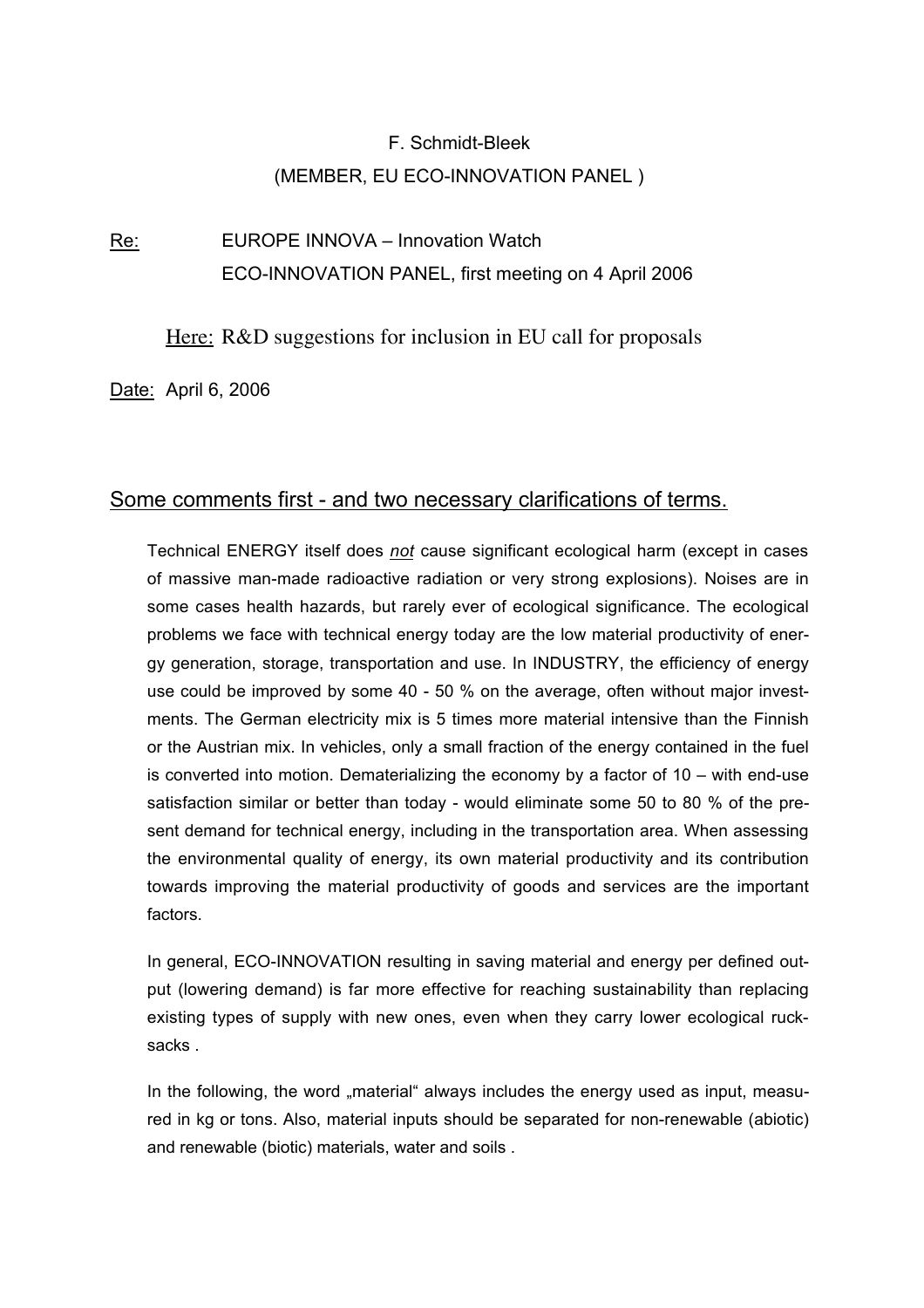Some of the following questions are only indicative for the need to improve statistical information on ECO-INNOVATION and ECO-INDUSTRY. They may have to be reformulated in the context of the overall call for proposals.

*"ECO-INNOVATION means the creation of novel and competitively priced goods, processes, systems, services, and procedures that can satisfy human needs and bring quality of life to all people with a life-cycle-wide minimal use of natural resources (material including energy, and surface area) per unit output, and a minimal release of toxic substances ".*

*"ECO-INSUSTRY is that part of industry which is pro-actively and demonstrably involved in ECO-INNOVATION, including firms and enterprises offering novel solutions for meeting legally set standards, norms and requirements".*

#### R&D SUGGESTED

GENERAL

(1) What can government, industry and consumers undertake to stimulate ECO-INNOVATION?

(2) What can government, industry and consumers undertake to stimulate ECO-INNOVATION while at the same time creating new jobs?

(3) How can the options proposed under (1) and (2) best be implemented?

(4) What are potential - unwanted and/or positive - side effects of implementing the options identified under (1) and (2) above?

(5) What changes in existing legal provisions may become necessary due to implementing options identified under (1) and (2) above?

(6) What are the estimated costs and time requirements to implement the options identified under (1) and (2) above?

(7) What property right questions pertain to ECO-INNOVATION in general and in particular to the activities of ECO-INDUSTRY ?

(8) What small set of key-indicators is overall best suited (including the potential for international harmonisation) for measuring progress achieved by CO-INDUSTRY toward reaching ecological sustainability and comparing their performance with that of manufacturers involved in marketing functionally equivalent goods and services?

(9) What data must be collected in what form, by and from whom for applying the indi-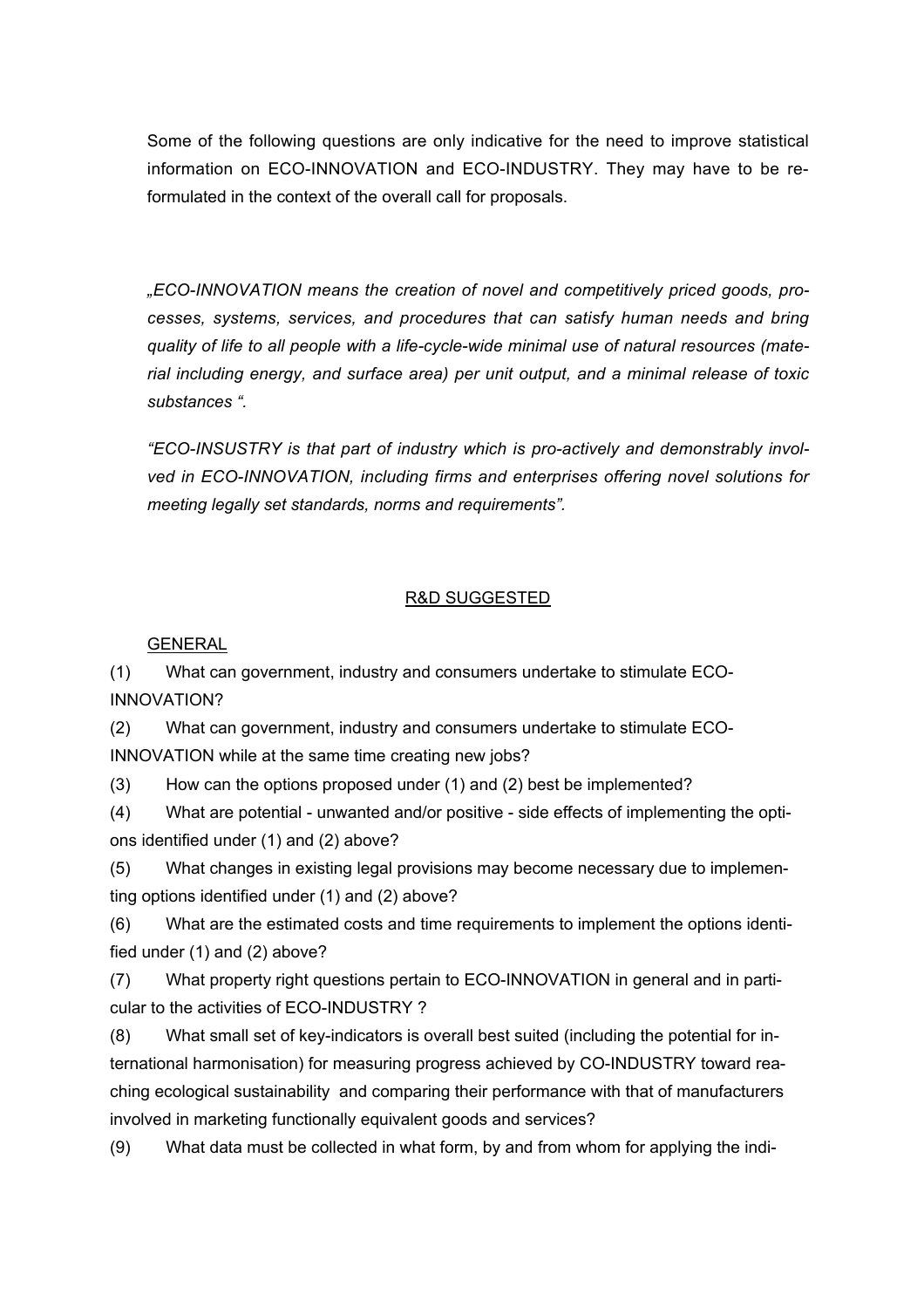cators identified under (8) efficiently?

(10) What data should (as a minimum) be presented in socalled "sustainability reports" issued by industry, in particular by ECO-INDUSTRY?

(11) What changes in education and training are necessary to support ECO-INNOVATION?

### **TECHNICAL**

(12) What are the material intensities of various types of energy at the point of use, including geothermal and solar thermal energy as well as electricity produced by all known methods?

(13) What are the (average) "cradle to point of use" material intensities of the most common materials (ca. 300-400) used today as input materials in manufacturing, construction and agriculture in kg/kg (the socalled Material Input Factors  $-$  MIF (=  $\sqrt{R}$ Rucksack factors"))? (14) How should designers, engineers, architects and others systematicall proceed in their

work to further ECO-INNOVATION?

(15) What particularly impressive successes stories of the EU ECO-INDUSTRY exist since 2000 (products, processes, systems and services)?

## **STATISTICAL**

(16) How many ECO-INDUSTRY firms exist today in the various statistical industry sectors in Member states of the EU 15 and EU 25, and what trends in these numbers can be detected since 1997?

(17) What is the total yearly resources consumption (abiotic and biotic materials, water and soil movements), including rucksacks, in the statistical sectors of industy in EU Member countries and the EU as a whole.

(18) What are current material efficiencies (material productivities) for abiotic materials, water and biomass) in the various statistical sectors of manufacturing industry, measured in life-cycle-wide material input per ton output , in t/t?

(19) What are current material efficiencies (material productivities for abiotic materials, water and biomass) in ECO-INDUSTRIES, measured in life-cycle-wide material input per unit output, in t/t?

(20) What were the material and water flows per annum  $(t/a)$  during the past ten vears, including rucksacks in the various statistical sectors of national economies and the EU as a whole?